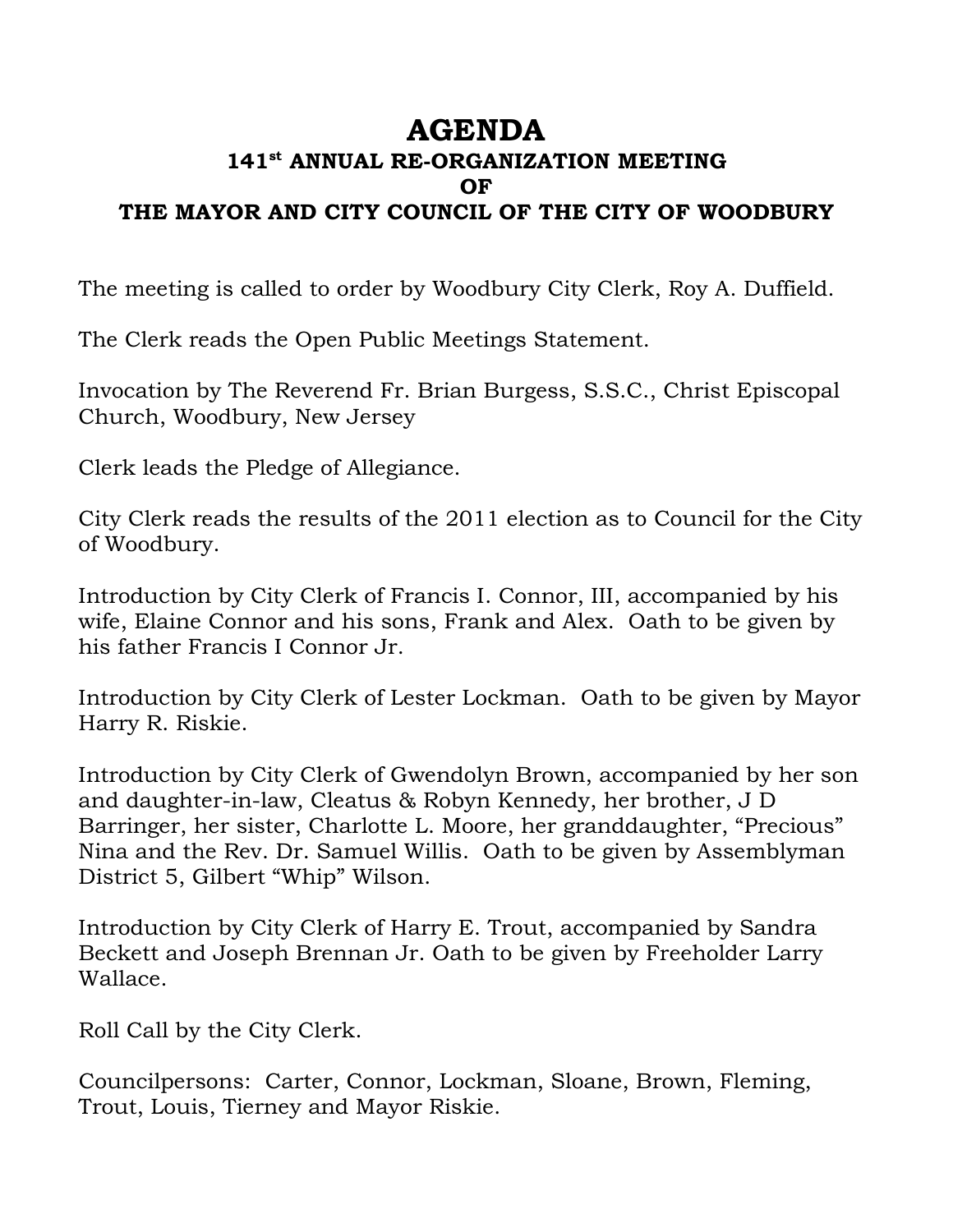Clerk calls for Nomination of Council President and vote. Voice vote, ayes and nays.

Introduction and swearing in of Council President by Michael A. Aimino, Esq.

COUNCIL PRESIDENT INTRODUCES HONORED GUESTS.

President of Council delivers annual message.

Council President appoints Council Committees.

## **RESOLUTIONS**

- #12-01 Resolution Ratifying and Confirming Motion Fixing Time of the Annual Meeting of the Mayor and Council of the City of Woodbury for the Year 2012
- #12-02 Resolution Establishing the Rules and Regulations of the City of Woodbury for the Year 2012
- #12-03 Resolution Designating a President "Pro Tempore" of the City Council of the City of Woodbury With Full Authority to Act in All Matters as the President During Periods of Absence from the City of President Heather S. Tierney
- #12-04 Resolution to Adopt a Temporary Budget for the Year 2012
- #12-05 Resolution Establishing the Schedule of Regular Meetings of City Council of the City of Woodbury for the Legislative Year 2012
- #12-06 Resolution Fixing the Sum to be Charged for Notice of Public Meetings
- #12-07 Resolution Designating Depositories of Funds of the City of Woodbury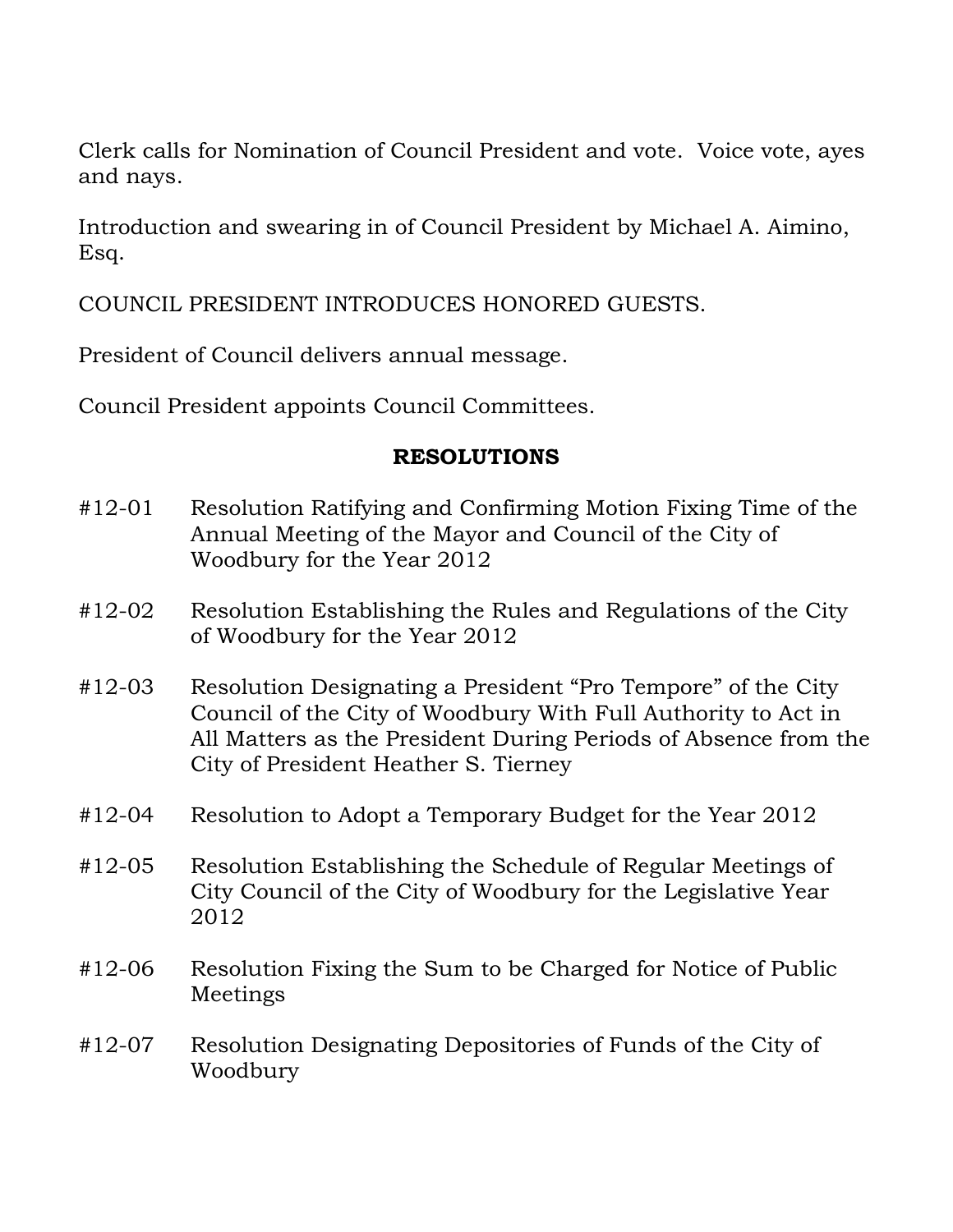- #12-08 Resolution Designating the Gloucester County Times and the Courier Post as the Official Newspapers for Notices of Public Meetings
- #12-10 Resolution Appointing Tax Search Officer for the City of Woodbury
- #12-11 Resolution Appointing Grant Coordinator and Grant Treasurer for the City of Woodbury
- #12-12 Resolution Appointing Signatories for Banking Institutions
- #12-13 Resolution Appointing Deputy Court Administrators
- #12-14 Resolution Appointing Part Time Deputy Court Administrators
- #12-15 Resolution Appointing Housing Inspectors for the City of Woodbury
- #12-16 Resolution Appointing Assistant Building Inspectors for the City of Woodbury
- #12-17 Resolution Appointing Members to the City of Woodbury Board of Health
- #12-18 Resolution Appointing Councilperson to the Planning Board of the City of Woodbury
- #12-19 Resolution Designating a Director for the Woodbury Public Library
- #12-20 Resolution Appointing a Director for the Community Service Program for the City of Woodbury
- #12-21 Resolution Appointing Assistant Municipal Finance Officers for the City of Woodbury
- #12-22 Resolution Appointing Planning/Zoning Board Administrator for the City of Woodbury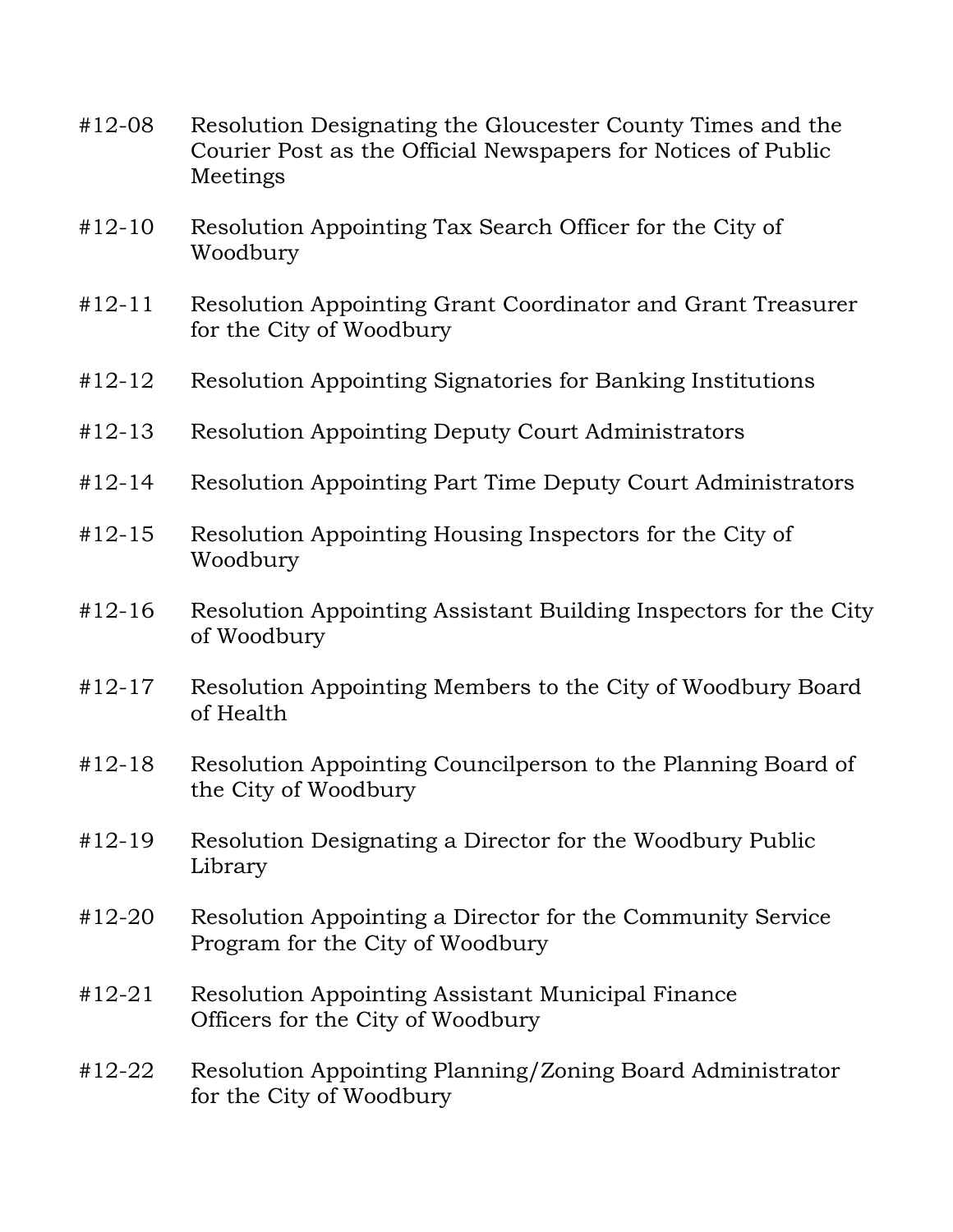- #12-23 Resolution Appointing Zoning Officer for the City of Woodbury
- #12-24 Resolution Authorizing Tax Assessor to Act as Agent for the City of Woodbury for the Purpose of Filing and Settling Tax Appeals on Behalf of the Taxing District for the Tax Year 2012
- #12-25 Resolution Fixing Interest Rate for Delinquency in Payment of Taxes and/or Water and Sewer Billings and Fixing the Rate of Interest to be Charged on Assessment Installments
- #12-26 Resolution Appointing Fund Commissioner for the Municipal Joint Insurance Fund
- #12-27 Resolution Appointing An Alternate Fund Commissioner for the Municipal Joint Insurance Fund
- #12-28 Resolution Appointing a Safety Coordinator for the Municipal Joint Insurance Fund
- #12-29 Resolution Appointing Director of Parks and Recreation for the City of Woodbury
- #12-30 Resolution Designating a Solicitor for the City of Woodbury
- #12-31 Resolution Appointing a Prosecutor for the City of Woodbury
- #12-32 Resolution Appointing a Public Defender
- #12-33 Resolution Appointing an Auditor for the City of Woodbury
- #12-34 Resolution Appointing an Engineer for the City of Woodbury
- #12-35 Resolution Appointing Bond Counsel for the City of Woodbury
- #12-36 Resolution Appointing Computer Consulting Services for the City of Woodbury Police Department
- #12-37 Resolution Appointing Labor Counsel for the City of Woodbury